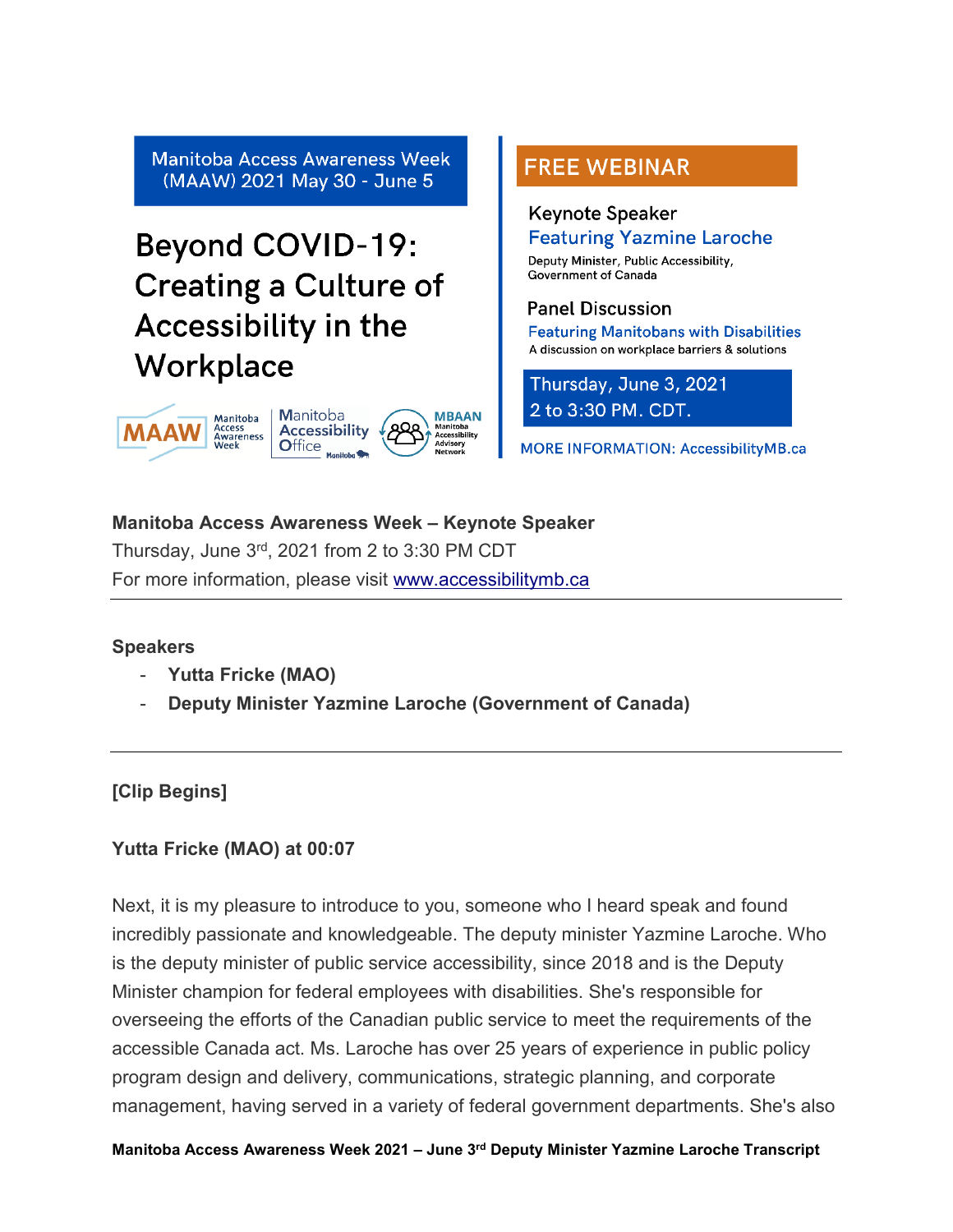an alumnus of Carleton University, which is known for its accessibility, and the past chair of the Board of Muscular Dystrophy Canada. She was awarded the Queen Elizabeth second diamond jubilee medal in recognition of returnable work and your efforts on behalf of people with disabilities welcome Deputy Minister Laroche.

#### **Yazmine Laroche at 1:10:**

Thank you so much Yutta. Je suis ravie d'être ici avec vous aujourd'hui. I'm really honored, let me first acknowledge that I'm speaking to you from Ottawa. Which is on the traditional unseated territory of the Algonquin Anishinabeg people's. This matters hugely. I think it's important for all of us to think about the terrible consequences of colonialism, particularly in a discussion around accessibility and disability inclusion. When we know that even though 20% of Canadians identify as living with one or more disabilities that percentage is much higher in indigenous communities and so it's really important for us to acknowledge, acknowledge that, and think about the land that we occupy.

I'd also like to recognize off the top that Manitoba was the second province in Canada to have an act, the Accessibility for Manitobans Act that provides a process to remove barriers affecting people with disabilities. So this morning, this afternoon I should say. I'd like to bring you up to date on some of the things that we're doing in the Canadian public service to eliminate barriers. Both inside our public service, and in other federally regulated workplaces.

Let me tell you a little bit about myself and my role. I am the first Deputy Minister of Public Service accessibility in the federal government. I'm also the first federal deputy minister with a visible disability. In a very long time, I'm the only one. So I'm very proud to be in this role. I'm honored to be able to have this job and to have these responsibilities, it makes me think back to when I was a little girl and my wonderful father who used to tell me that I could be anything that I wanted to be. Now I can't say that my childhood dream was to become a deputy minister. But I didn't know I wanted to make a difference. And here I am a few decades later and I'm a deputy minister in the federal government. And my job is all about advancing disability inclusion right across the federal public service and federally regulated organizations across the country.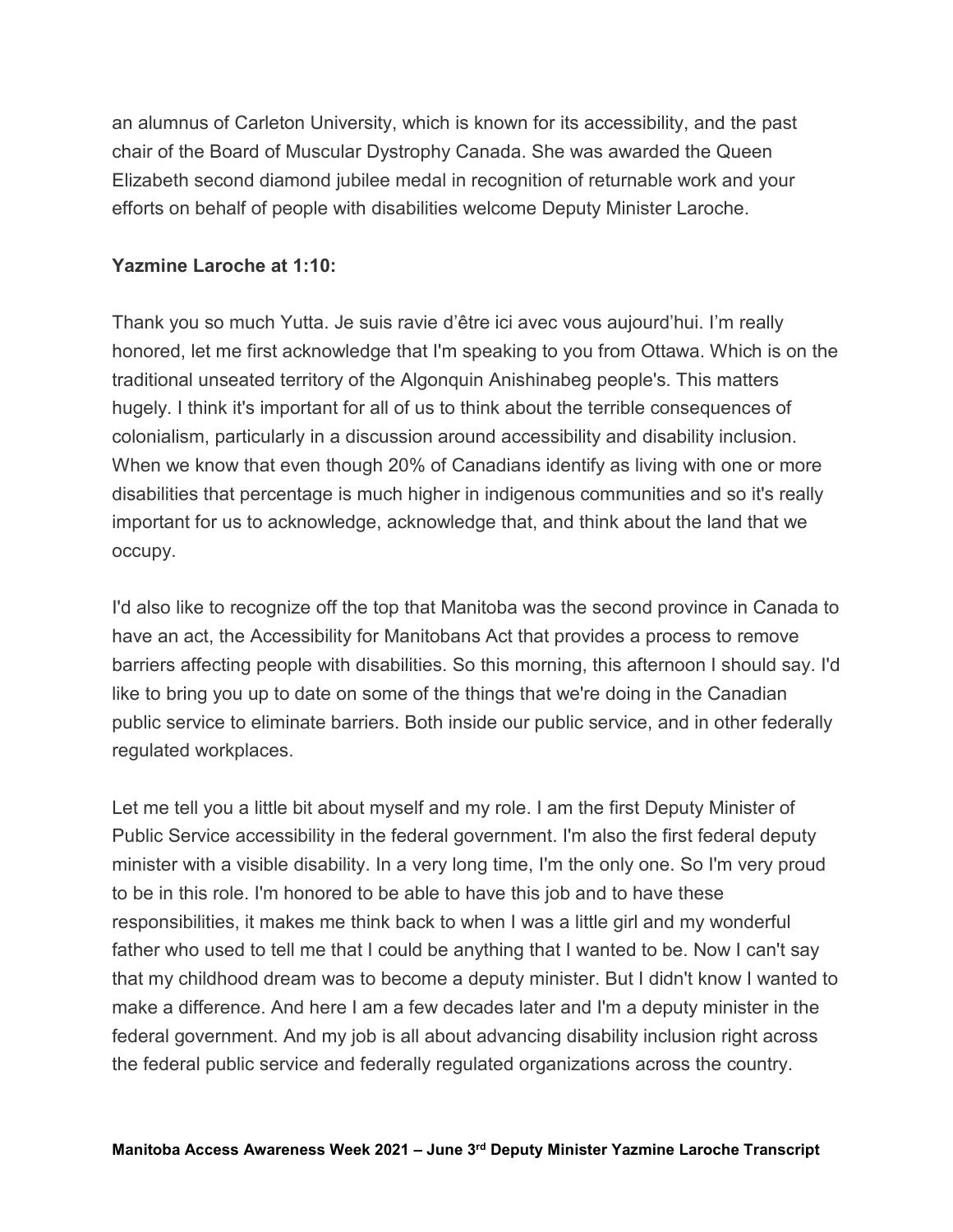And yes, I still want to make a difference and I'm really happy that I get the chance to do that in this job.

I bet that many of you also have stories about overcoming obstacles about changing people's perspectives. Maybe you were once told by your parents that you could be anything you wanted to be and here you are making a difference so congratulations on the great work that you're doing.

In the Federal Government, a lot has happened in the last few years, with accessibility and inclusion moving up on the agenda. I'd say in general we've moved beyond a, I'm using air quotes here a duty to accommodate mindset. To thinking about how do we remove barriers to participation, so that people can participate fully and this isn't just about our employees it's also about clients. My office, the office of public service accessibility was established in 2018. With a mandate to get the public service ready to meet or exceed the requirements of the accessible Canada act and its landmark legislation I really believe it's going to create the most significant progress for people with disabilities across the country. It mirrors provincial legislation like Manitobas because it requires organizations to remove barriers to full and equal participation in society.

But we're a federation, and so the federal law applies to what we call the federally regulated sectors so who does that include. Starts with the government of Canada, including department agencies and crown corporations, it includes the Canadian forces and the RCMP. It includes parts of the private sector that are regulated by the Federal Government. Well, that includes the banks, the Federal transportation network, such as airlines rail, road, and marine transportation providers across provincial or international borders. As well as the broadcasting and the telecommunications sectors so that's big that's a big chunk of our economy. That's a big chunk of business across the country.

This is a very powerful and far-reaching piece of legislation it's actually going to change the way we do business as a federal government and my hope that is going to lead to an improvement of the lives of people with disabilities right across the country. And my office is set up in an organization called the Treasury Board of Canada Secretariat and why this is important is that it's a central agency that radiates policies and procedures that affect the government and some of the federally regulated sectors.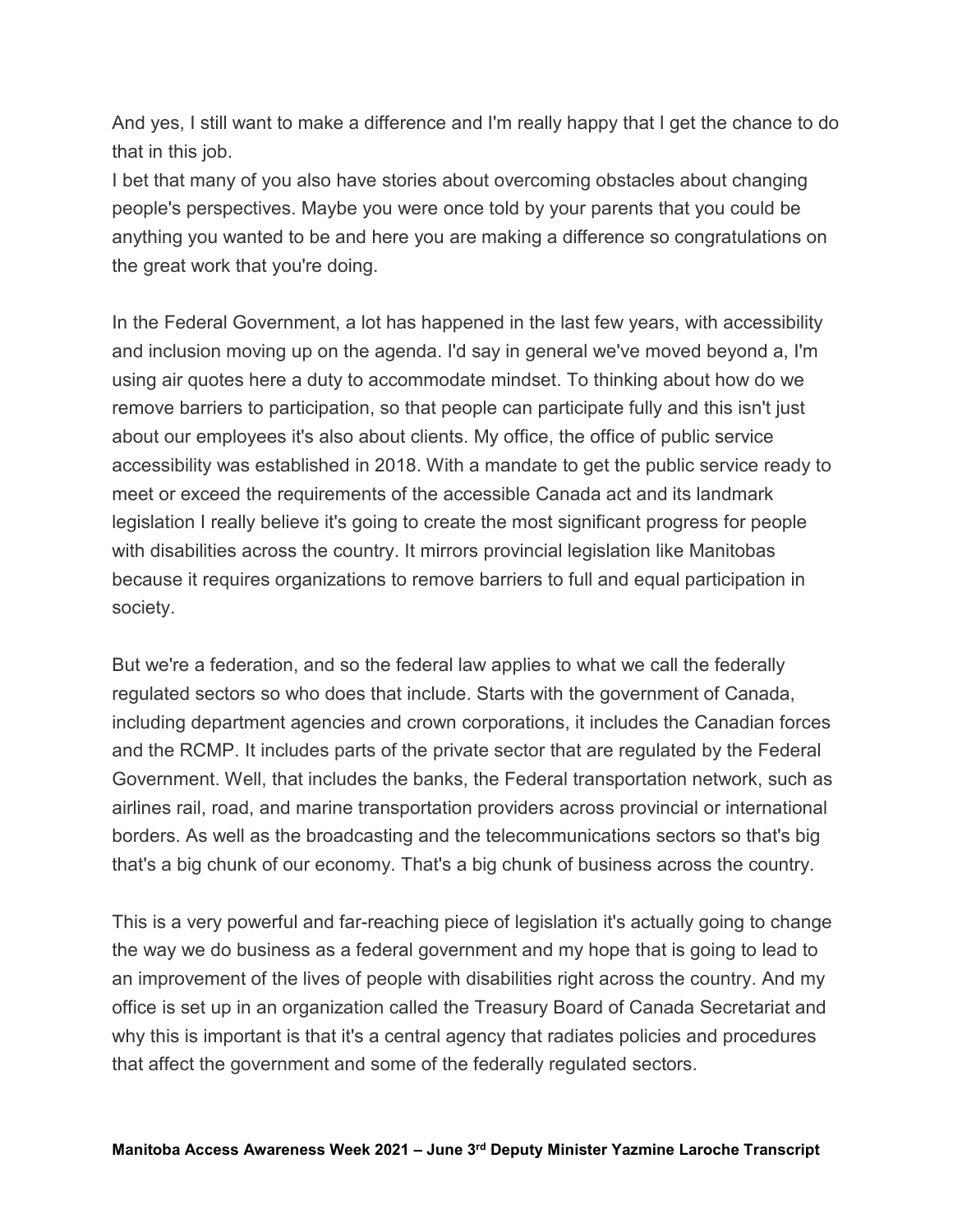So, what did we do when we were created well the very first thing we did was to engage with employees with disabilities and allies. To listen to understand where the biggest barriers and challenges were and to go develop a plan that would guide our work. Then, two years ago really just two years ago, last week we launched nothing without us, which is the accessibility strategy for the public service of Canada. And it has five goals that are designed to help us achieve our modest and ambitious vision to become the most accessible and inclusive public service in the world.

So, these goals really focus in on the five biggest issues that were identified through our engagement process, the first is all about employment, not surprisingly. You know, when I said 90% of Canadians live with a disability, the representation rate right now in the Canadian public service is 5.2%. And we know we need to do better, we need to do better to recruit, we need to do a better job of retaining. And we also need to do a better job of promoting people with disabilities, as I mentioned I'm the first person with a visible disability to be at this level. And we want to make sure that people with disabilities have the opportunity to have the best possible careers.

The second pillar is all about the built environment. We own a lot and we lease a lot of buildings across the country. And I can tell you from personal experience, their accessibility various considerably. And so, if we're going to try and recruit people, we need to make sure that our buildings work for them.

The third pillar is about making information and communications technology usable by everybody. We purchase, we design, we run a lot of technology, and not surprisingly, a lot of it doesn't mean basic accessibility standards and again that sends a message about whether we believe people belong. Whether we think they matter The fourth is all about how do we help public servants to design and deliver accessible programs and services.

We know from surveys that we've done that Canadians with disabilities, give us lower scores on service delivery. And so we're working hard to change that to make sure that, that people will be happy with the kinds of services that they get, that we are providing accessible programs and services.

The fifth pillar is probably the hardest and it's, the most important and it's called building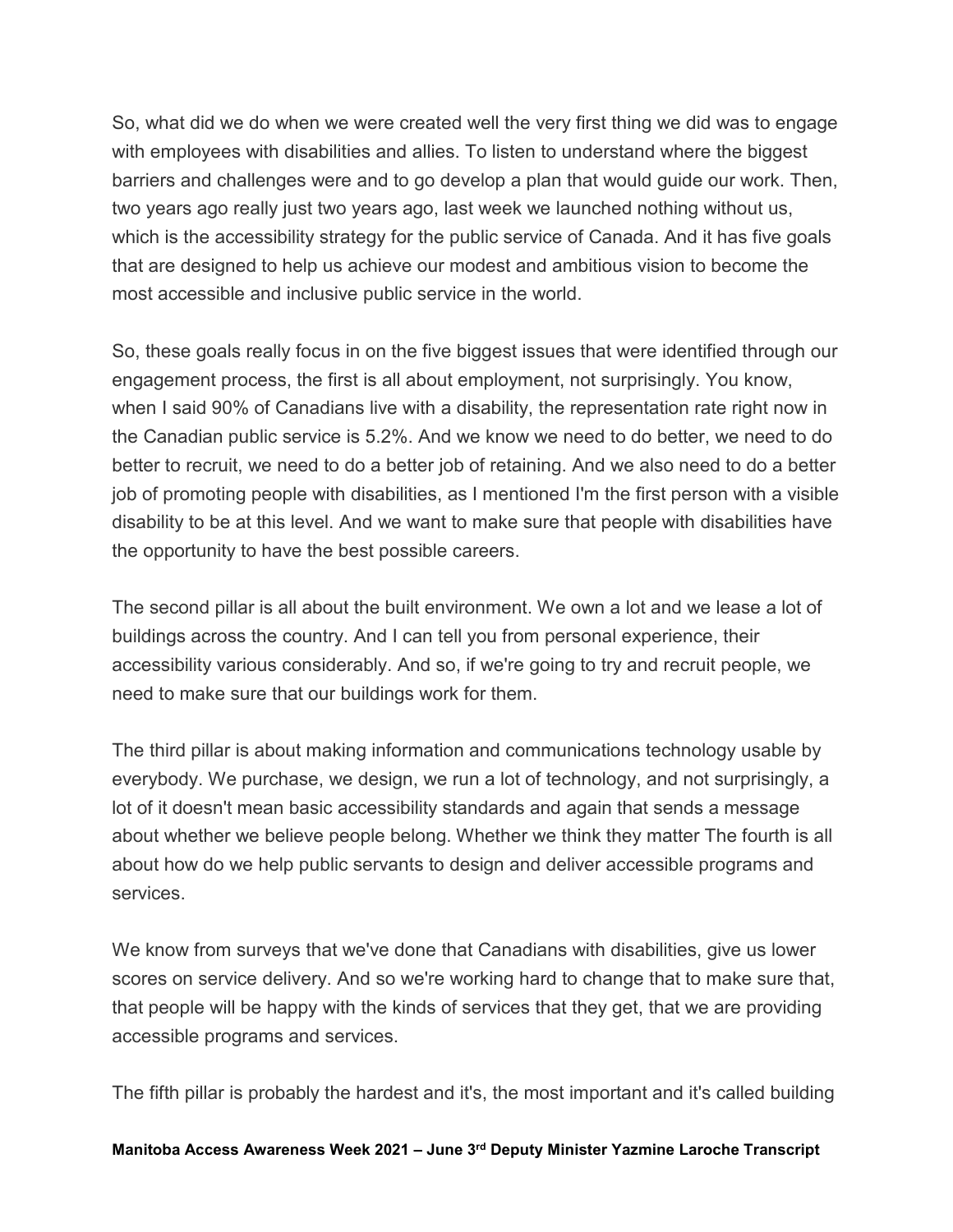a culture of accessibility within the public service. We know from our public service employee surveys that employees with disabilities report, the highest levels of harassment and discrimination. Really feeling that they don't belong, we need to change that if we're ever going to be able to attract and retain great talent into the public service.

So we have started some initiatives I've been on the job for two and a half years, and I can say that progress is being made, but much more needs to be done. I mentioned some of the work we're doing around employment I what I didn't mention was that the government also when they introduced the legislation committed to hiring. 5000 new employees with disabilities by 2025 and so we've created an internship program we have a special program for summer students with disabilities.

We're making it easy to take students that are graduating and hire them right into the public service. We're doing very targeted recruitment and working with partners to identify top talent. And one of the things that we've done is to try and fix the experience for employees in the public service, were championing what we call the tell us once approach to deal with employees accommodation needs.

That was one of the biggest pain points that was identified in our surveys and in our research. It can be really hard for somebody to get just the basic tools and equipment that they need to do their job. What we discovered was that every time somebody changed jobs they had to kind of start from square one again. Because we didn't have a process that allowed people to take their equipment or their tools with them to their next job. So we've created something called the workplace accessibility passport and that makes it easier to identify the barriers and the supports that are needed. And it goes with the employee from job to job it's right now it's in its pilot project phase, but it's been adopted already by more than 20 federal government departments and agencies.

And our goal is to turn it into an online tool that will be available to everybody in the next two years. So that's a piece I'm very, very happy about other things that we're doing we've developed a catalog of the most commonly requested adaptive devices. And we're also streamlining the procurement process we're making it easier to get stuff that people need and we've created a centralized library ff adaptive technologies that people can borrow, and this is specifically to support people who may not be coming on as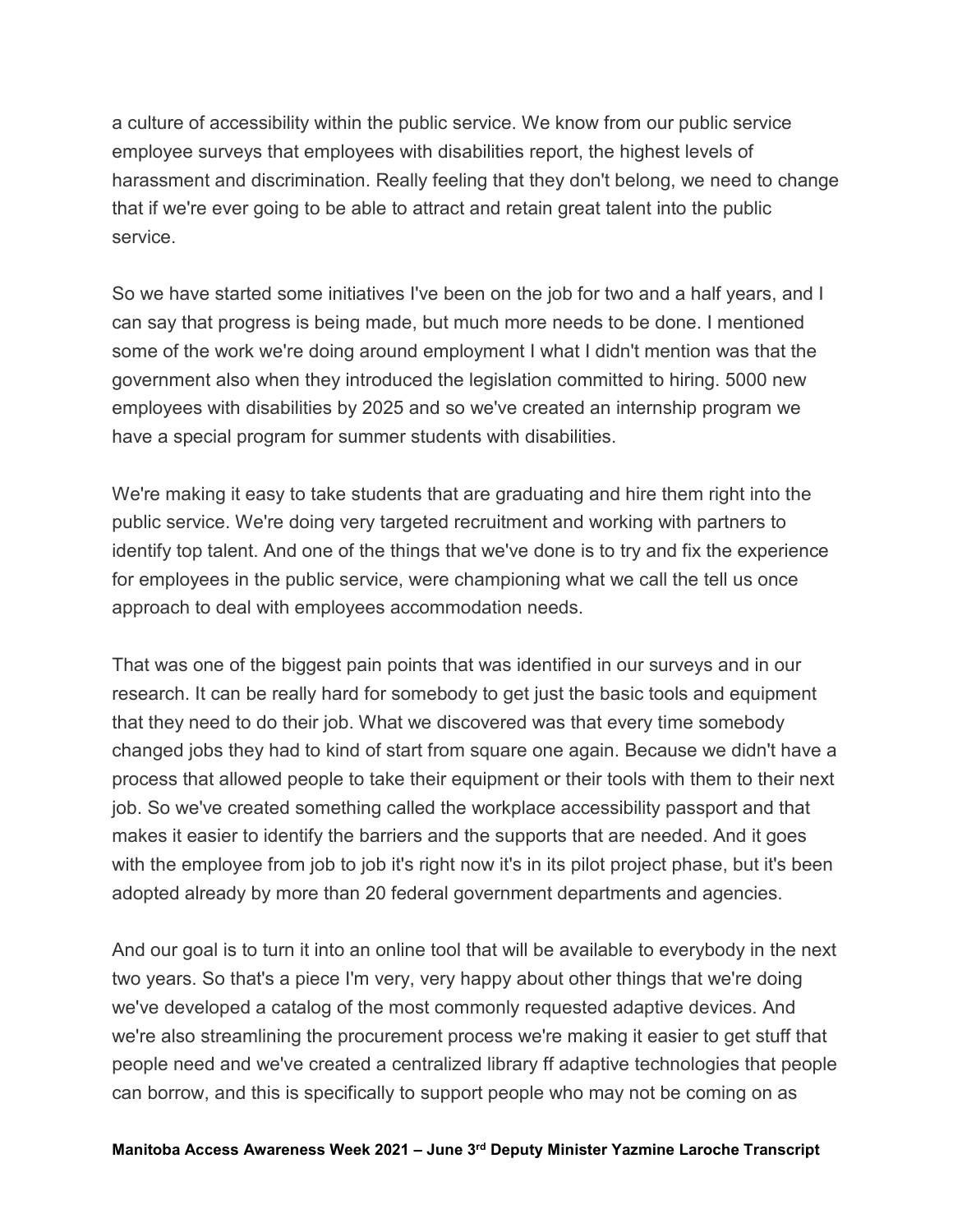permanent employees, but maybe there's summer students, maybe they're coming in to do a contract it's a way of getting them the tools that they need, as quickly as possible.

And so I think we're making a considerable amount of progress there. And I have to say, though, that we still have a way to go, I mentioned the results on harassment and discrimination in our public service employee survey. One of the things that we just found because the 2020 results have just come out is that in this last survey. More people have identified as living with a disability in fact we've seen a 2% increase. Now that may be because we expanded the definition of people with disabilities to be consistent with the Federal legislation. I also think it's because we've done so much work in the last two years, around awareness-raising and talking about it. So the public service employee survey we got to almost 9% now our official measures come from a different, a different measurement tool so it's going to be interesting to see if the next time we do our formal self-identification survey if that 5.2% number has changed as well

With respect to enhancing the built environment, one of the things that I find so interesting. Is that we're taking advantage of code so in our federal public service context, most of our employees are working remotely right now there are some, of course, you have to work in the physical office, but many don't. And so, our colleagues who are responsible for managing our built environment are taking advantage of these relatively empty offices to actually accelerate accessibility improvements. And they're already thinking about what do we need to do when people start coming back to the workplace to make sure that they'll have what they need.

The other interesting aspect of coven relates to our third pillar information and communications technology. So the people who manage all of our techs, had a very ambitious three-year plan to roll out Microsoft Office 365 across the entire public service now we're talking about 250,000 public servants across the country. There was a threeyear plan then covid hit and everybody had to work from home and needed to be equipped to work from home that three-year plan turned into six weeks. And within six weeks they'd rolled out this new tool which has so many accessibility features built right into it, so all of a sudden. It made it so much easier for our employees with disabilities to collaborate and to participate. That same Organization has a really great program called the accessibility, accommodation, and adaptive computer technology Program.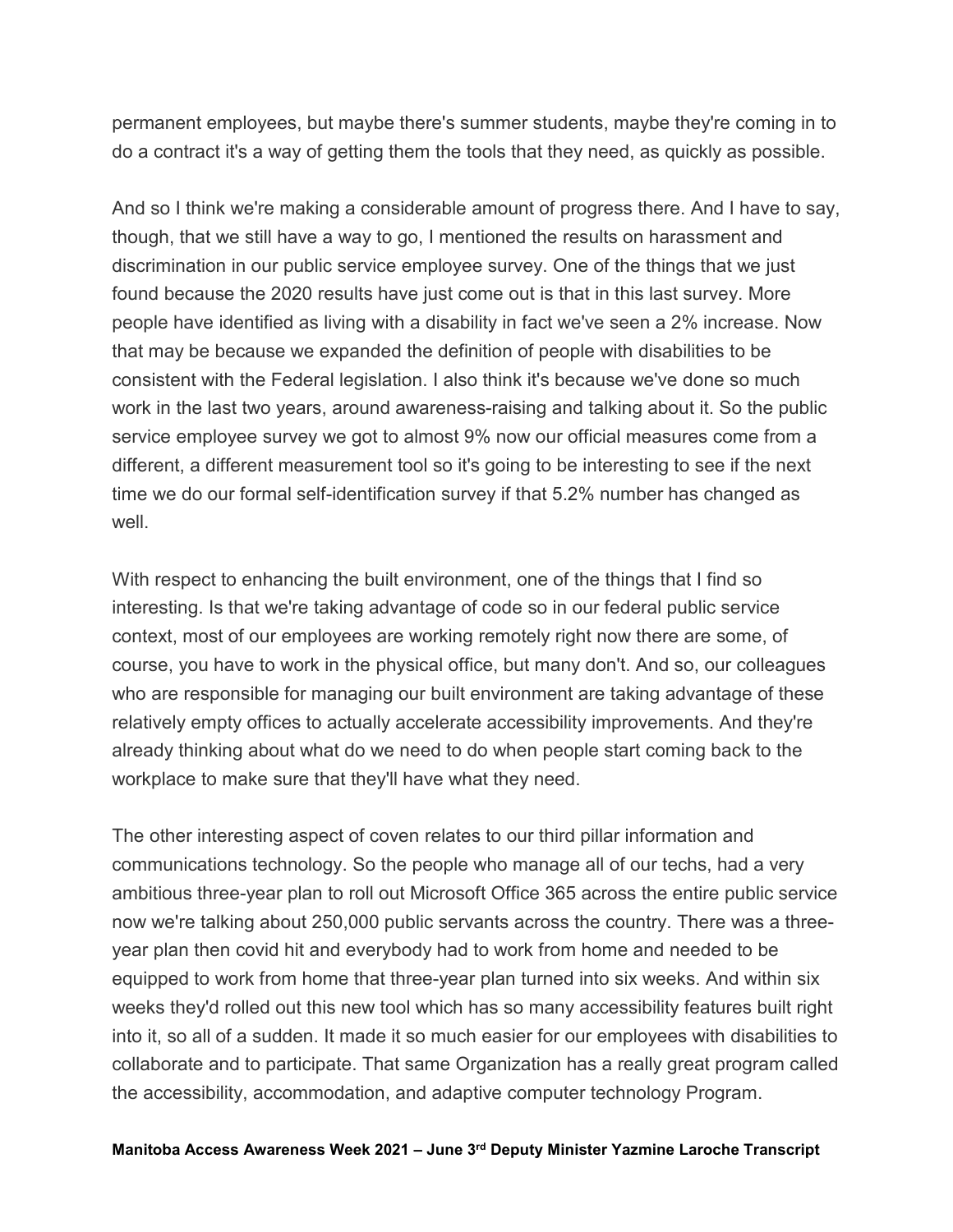We like acronyms and we call it triple-A CT that they're a wonderful resource and they have all kinds of services that are designed to help people with disabilities. And they're available to support any department or organization and they give workshops and seminars on how do you create accessible documents it's just a great group. We're also about to launch a new directive so as I mentioned I'm at the Treasury board and my colleague, one of my deputy colleagues, there is the chief information officer. And they're about to introduce a new directive that is going to align our it standard, with the European standard, which is considered the gold standard in terms of acquiring or developing its solutions, and that is going to really make a difference because everybody's going to have to meet that standard.

I mentioned the challenges around service delivery well our big service organization called service Canada they've actually developed an accessibility roadmap. That will help them meet or exceed the requirements of the accessible Canada act and they're making huge changes to their service centers their training staff on accessibility and they're reviewing the way they communicate so we're really seeing some very interesting changes happening, then I mentioned culture change, I talked about how challenging that is.

One of the things that we're doing is working with our Canadian school public service, so they provide a lot of the learning and training for federal public servants. And they, we've been co-hosting with them in a series called spotlight on accessibility and again here's the thing that COVID has changed.

So before COVID, we were doing them in person and you don't get a lot of people at inperson events well now we've switched to everything being virtual. And we've gone from maybe having a few hundred people well now we're having thousands of people participating, which is amazing, in turn, when you're really trying to change a culture you're trying to raise awareness and understanding. And the last thing that we've done is we've created an online accessibility hub. And that's run out of my office and it's where all federal public service employees can find tips guidance tools, best practices on how you remove barriers.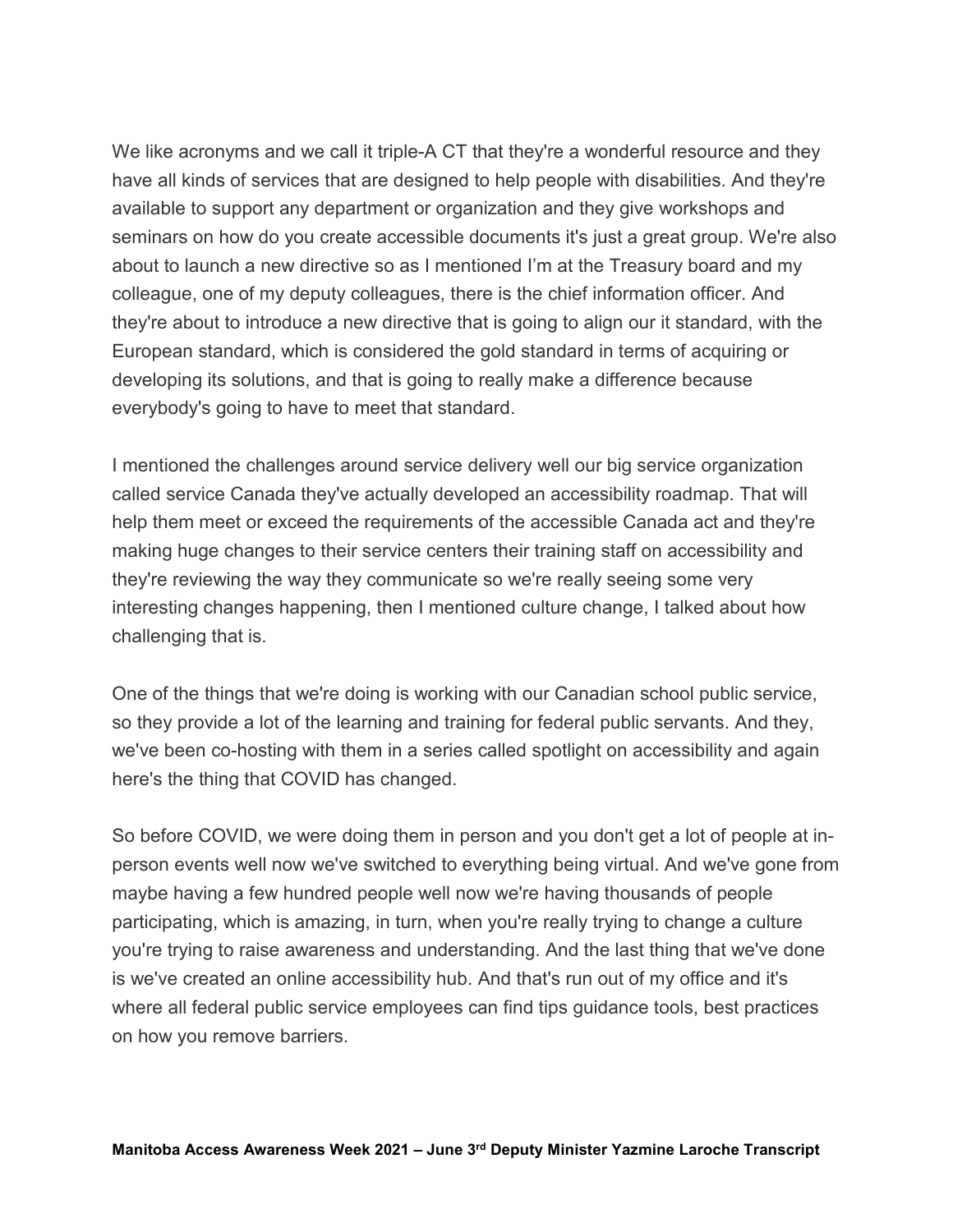So that's just a few of the things that we're doing and, as I mentioned I'm pretty pleased with the progress we've made in just two and a half years. And so, the Foundation is definitely in place, and I think it's helping us to lead by example, to improve the conditions for people with disabilities.

I want to talk a little bit more about COVID because there are a lot of unintended consequences. When I look at what we've learned about COVID and what we've learned about how all of a sudden, a whole lot of people had to cope. With an environment where they didn't necessarily have the tools that they need to work, they were they didn't feel as equipped as they could be and they had to figure out how to do it. I think it started to create a greater understanding of some of the challenges that people with disabilities face. And as we now start to think about our transition eventually out of COVID and think about the kind of country kind of public service that we want to create we were increasingly aware that people with disabilities have to be a part of that effort.

So I want to talk a little bit about the numbers. Not just population but let's talk about this from an economic perspective, so a wonderful man called Rich Donovan. I don't know if you've heard of him he's a former Wall Street trader and he's the CEO of the return on disability group and he's estimated that within a worldwide population of about 1.85 billion around the world. People with Disabilities constitute a market, the size of China and the European Union combined. And then, when you add in friends and family to that's another 3.4 billion potential consumers who have some kind of connection to disability. Altogether when you put that together they control over \$13 trillion in annual disposable income.

Here in Canada, as I mentioned we're about 22% so that is a market think about those 6 million people that's almost the size of the populations of Manitoba Saskatchewan and Alberta combined. And this number according to a report from TD economics, and I quote here is set to rise to one in four over the next two decades fueled by aging. So think about that we're going to get up to 25% others say that will be up to 30% by 2030.

As our understanding of disability grows and, frankly, as many people start to age into disabling conditions. So, you know that in Manitoba almost one in four people have some kind of connection to disability. Now here's the other important statistic nationwide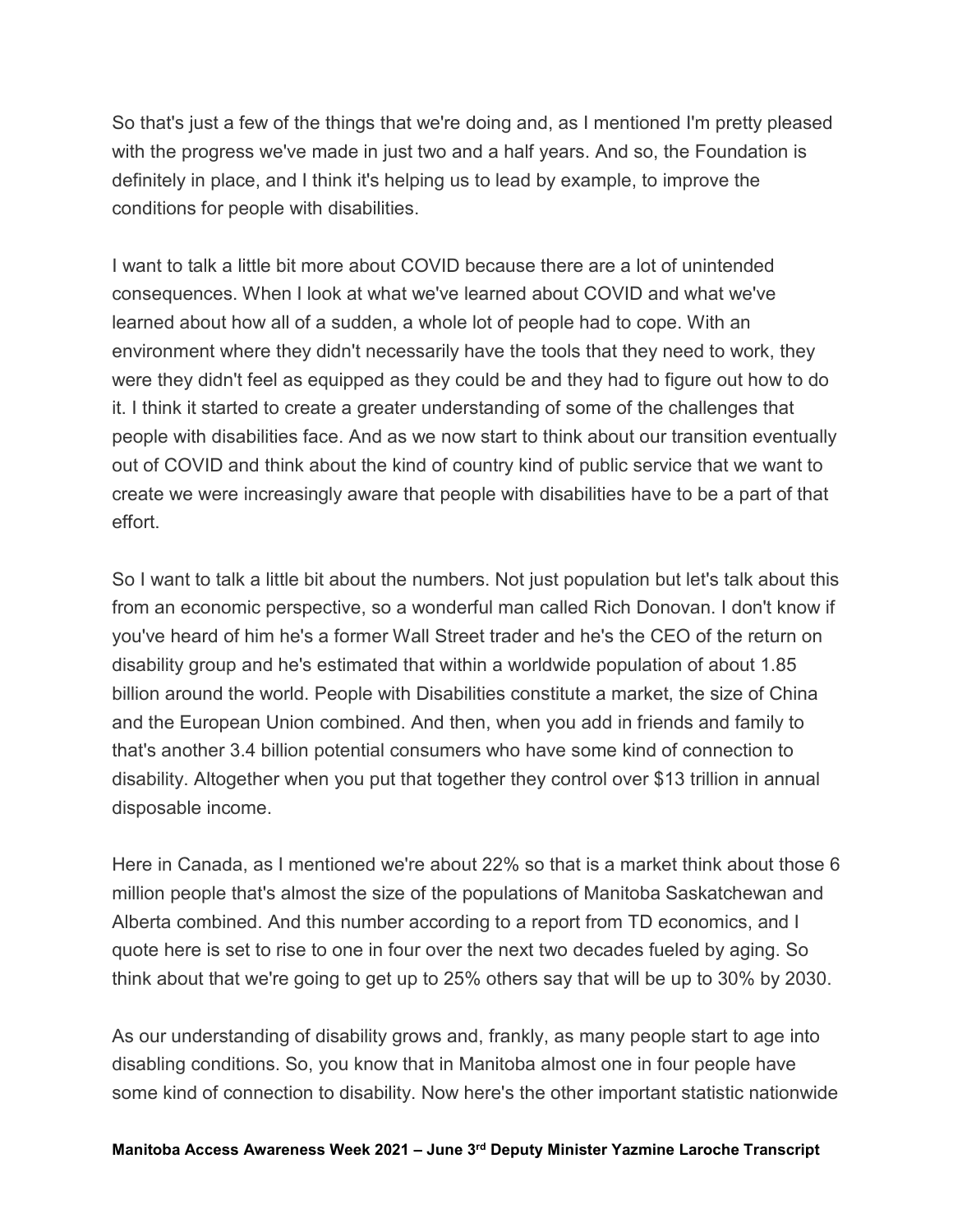only 59% of people with disabilities age 25 to 64 are employed and that's compared to about 80% of Canadians without disabilities that's a huge consequence when we think about under-employment. A conference Board of Canada noted the impact on the economy, it said that if we made some improvements to the workplace 550,000 Canadians with disabilities, would be able to work, and that would increase our GDP by 16 almost \$17 billion by 2030. So that's just a huge untapped potential, both from a financial perspective, but also from just a source of creativity.

You know when I look at people with disabilities and I know you're going to have a panel soon and you're going to hear from people with disabilities. They are the most creative resourceful and adaptable people, you will find you have to be when you work in an environment that a friend of mine says doesn't love you. You have to find workarounds so that you can survive, so if you're not including people with disabilities and your recruitment efforts you are missing out on a very rich pool of talent.

And you know it's something that some sectors of our economy have already figured out I look at the banks. We don't tend to think of the banks as charitable organizations right there during business they're there to make money. But they are really targeting the market of people with disabilities because they're looking for new markets and they're looking for inventive people to drive innovation and the economy of the future.

And our workplaces are changing another thing that we've learned from covid is that everybody has unique needs and managers, need to be very flexible in developing with their employees that work arrangements that are going to work best for them. I think, in the end, it just makes us stronger and better.

So I'd like you to think about these questions as you continue with your conversations. How are diversity, inclusion, and accessibility embodied throughout your organization? At your highest levels if you're in the private sector, how representative is your board, how representative is middle management, and the working level? If people don't see themselves in your organization, then, are they ever going to want to come and work for you so it's really important to think about it.

Not just the number of people, you have in your organization, who come from diverse backgrounds, but where are they when you get that you get such a bang, for your buck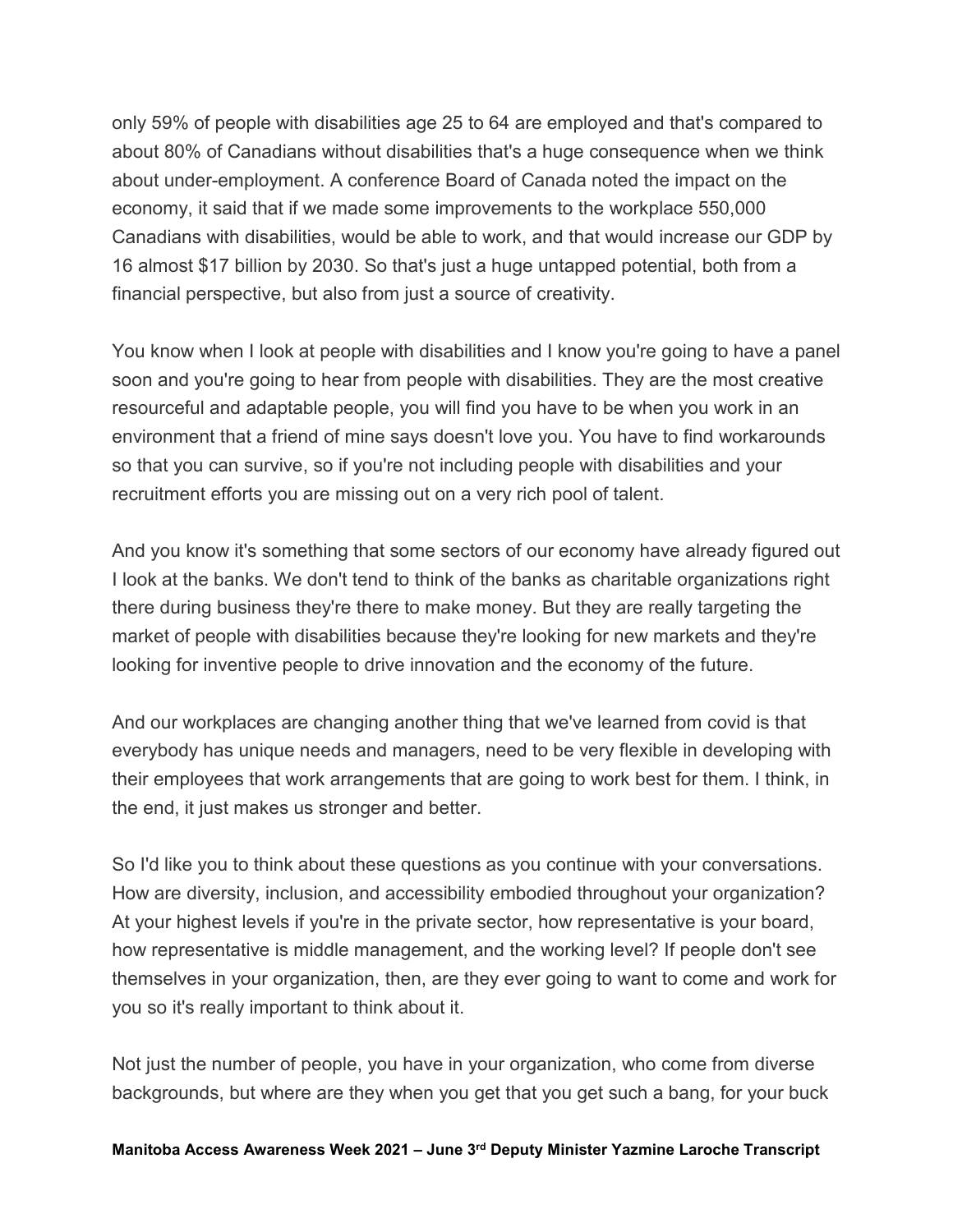in terms of that creativity that comes from people with very different lived experience and very different approaches to problem-solving.

So I want to maybe close because I'm conscious of time, and I think we want to get to the panel. I want you to think about how do you go about doing this everybody wants to do good everybody wants to improve lives. But too often, I find that really wellintentioned people end up wanting to do things for people, but too often we don't do things with people. And so that's why I have put so much emphasis on co-development and why, in fact, the name of our strategy is nothing without us, you will always get better results if you co-design with the people you're trying to help. And, that you know, working together and learning from each other's lived experience is really how you're going to get the best possible results.

And the other way is to not make accessibility, an afterthought, you have to bake it into what you're doing right from the start.

We like to say one of our catchphrases is accessible by default inclusive by design, if you do it right upfront, you are going to avoid costly do-overs in the future and you're going to make things better, not just for people with disabilities, but for everybody. So these are just a few of the examples of some of the stuff that we've done at the federal public service level.

I think I would just like to close and say. It really takes everybody. Being very deliberate and intentional about being accessible and inclusive and it's not about standards and legislation and rules it's about what each individual can do. One person in my life rented a ramp so that I could go to her house for the staff Christmas party. The first time somebody has ever done that, for me, and it made a huge difference another time somebody assistant called my office to say, could you ask her where are the accessible restaurants, so that we can book our next meeting in a place that works for her. A small act that makes a profound difference, and so I would encourage all of you to think about what are the small acts that you can do. That will make a profound and meaningful difference and have better results for everybody. Alors, je vous remercie une fois, pour tous que vous faites, et pour tous que vous allez faire, pour faire avancer notre cause.

**[Clip Ends]**